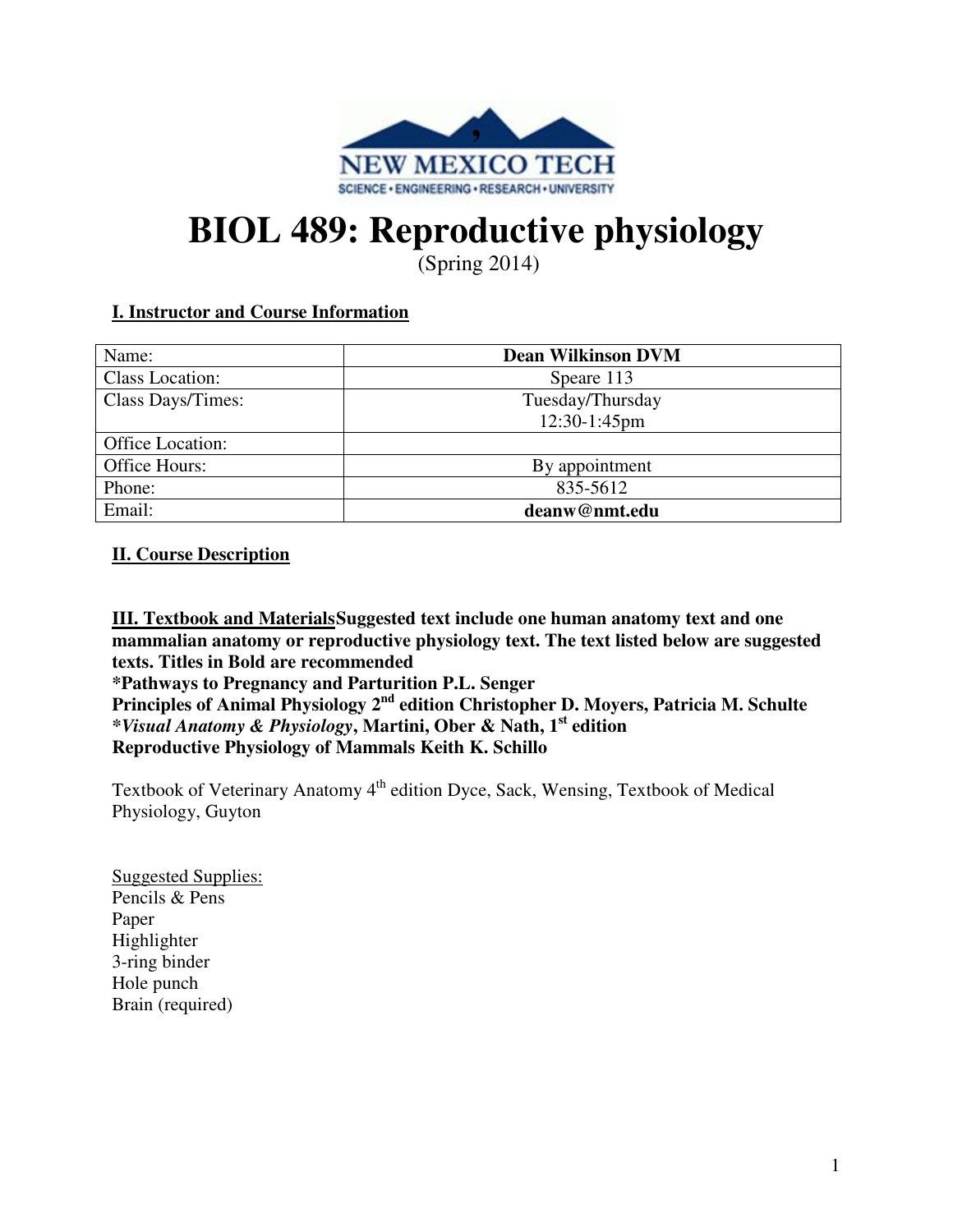## **IV. Grading**

I'll be using the following grading scale: See point sheet

Course grades will be figured as follows: See points sheet

**Exams:** Exams may be composed of one or more of the following: multiple choice, true/false, matching, short essay and labeling questions.

If time and specimens allow we will have one or two labs with fresh tissues.

**Homework, quizzes, etc.:** *Homework* is based on the readings in the textbook, lectures and handouts, and may be composed of one or more of the following: multiple choice, true/false, matching, short essay and labeling questions. *Quizzes* are based on lecture material. They will be given at the beginning of class so be on time because there will be no make-up quizzes allowed.

**Final Exam:** The Final Exam will be cumulative. The Final Exam may be composed of one or more of the following: multiple choice, true/false, matching, short essay and labeling questions. The Final Exam cannot be counted as a drop exam.

## **V. Attendance**

#### **What if I miss a class?**

Attendance is vital to passing this course! I understand, though, that life happens, and we sometimes have to miss class because of unforeseen circumstances. If you do miss class, you need to (1) contact me about missing class and (2) get as caught up as possible before returning to class. You cannot simply wait and come back to class asking "What did we do when I was absent?" **You are responsible for what you missed**, including assignments and any information, written or verbal, that I gave during class. Some things, like the case study or lab, cannot be made up due to the nature of the assignment. Quizzes cannot be made up.

# **What if I miss an exam?**

If you miss an **exam**, it will be counted as your drop exam. Any additional exams missed can be made up provided that all of the following conditions are met:

- 1. You notify me in person or email within 12 hours of the time of your absence.
- 2. You have an excuse/circumstances deemed reasonable by me and documentation is provided Within a reasonable amount of time (doctor's note, etc.) if warranted.
- 3. You make up the exam before the next class period.

# **VI. Classroom Civility**

Students are expected to contribute to a classroom environment that is respectful and conducive to learning. Inappropriate behavior in the classroom may result in a request to leave class and possible referral to the Dean of Students.

# **VII. Electronic Devices in Classes and Labs**